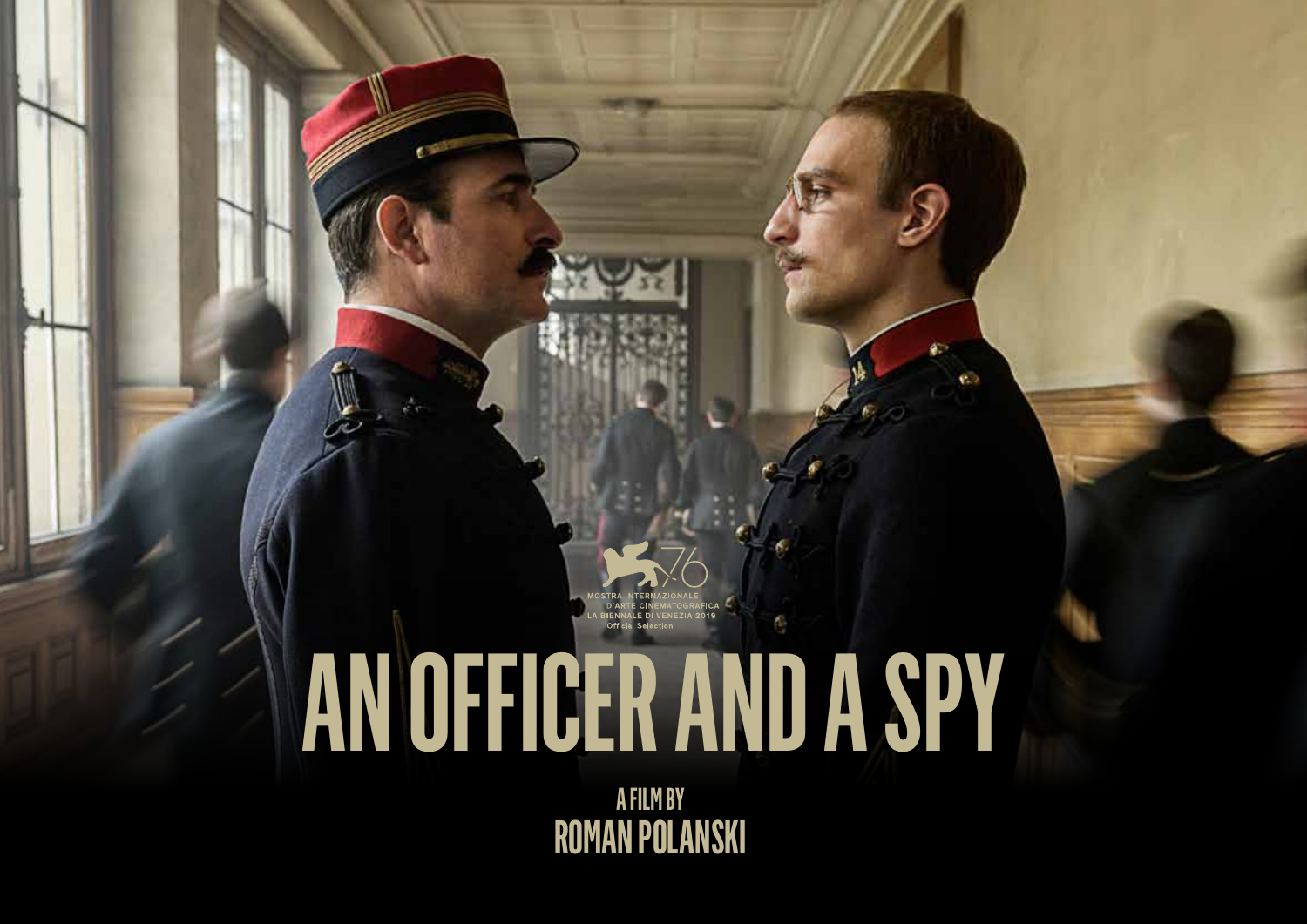



### **JEAN DUJARDIN LOUIS GARREL| EMMANUELLE SEIGNER | GREGORY GADEBOIS**

# **AN OFFICER AND A SPY A film byROMAN POLANSKI** (J'Accuse)

France, Italy | 1.85 | 132 min

**INTERNATIONAL SALES playtime**

5 rue Nicolas Flamel 75004 PARIS, FRANCE T +33 1 53 10 33 99 www.playtime.group

#### **International Press Way to Bl ue**

CHRISTELLE RANDALL, GLOBAL PUBLICITY DIRECTOR T +44 207 749 8444 / christelle.randall@waytoblue.com

Marisa Woodham, Publicity Account Manager T +44 7917 712610 / marisa.woodham@waytoblue.com

#### **Italian Distrib ution 01 Distrib ution**

RAI Cinema S.p.A. Piazza Adriana, 12 - 00193 Roma T +39 06.33179601

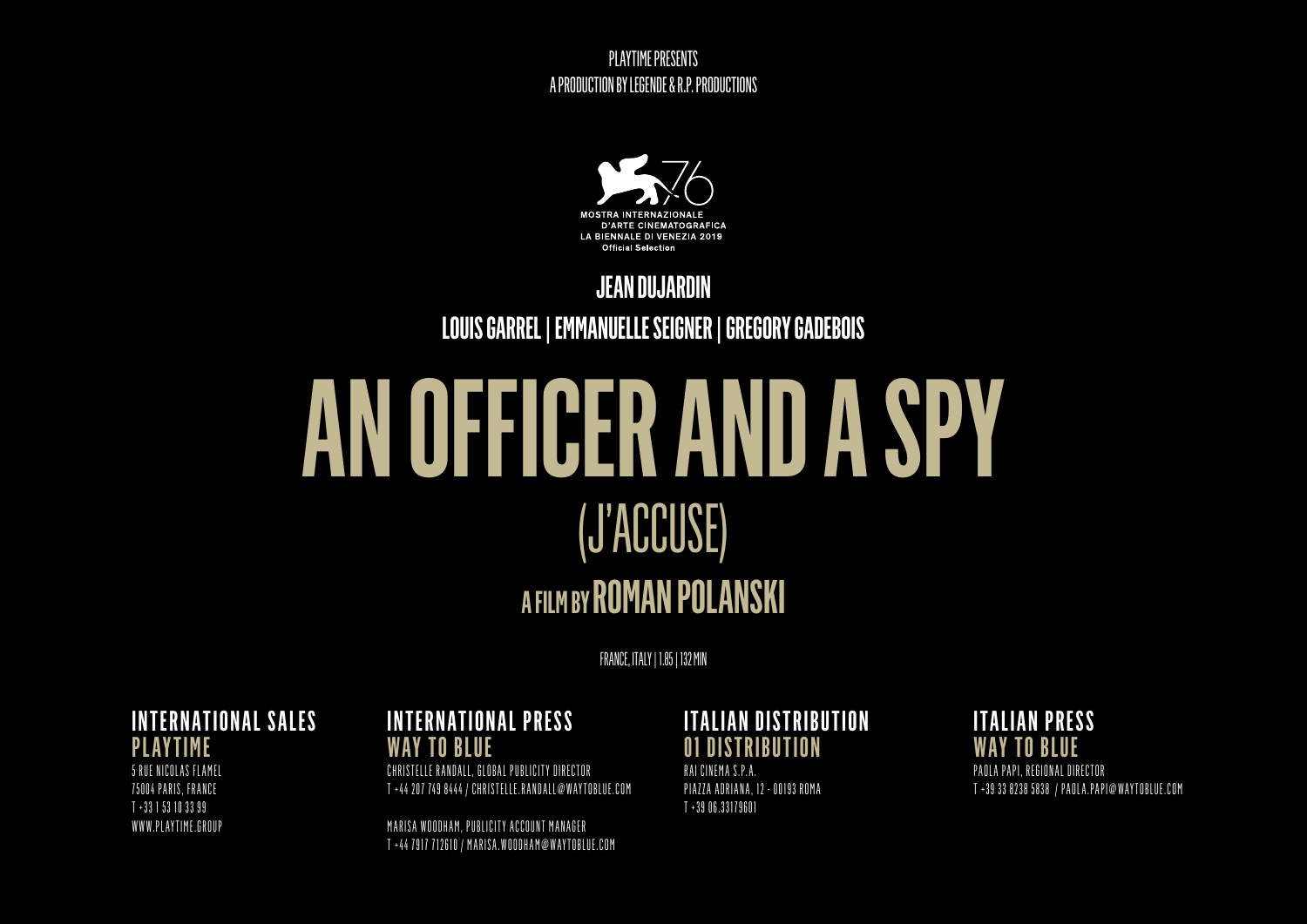### **VENICE SCREENINGS**

Press & industry screenings: Fri 30 | 8:30 AM | Sala Darsena Fri 30 | 11:15 AM | Sala Grande

Festival screenings: Fri 30 | 7:15 PM | Sala Grande **(Official Premiere)** Fri 30 | 8:30 PM | Palabiennale Sat 31 | 10:30 AM | Palabiennale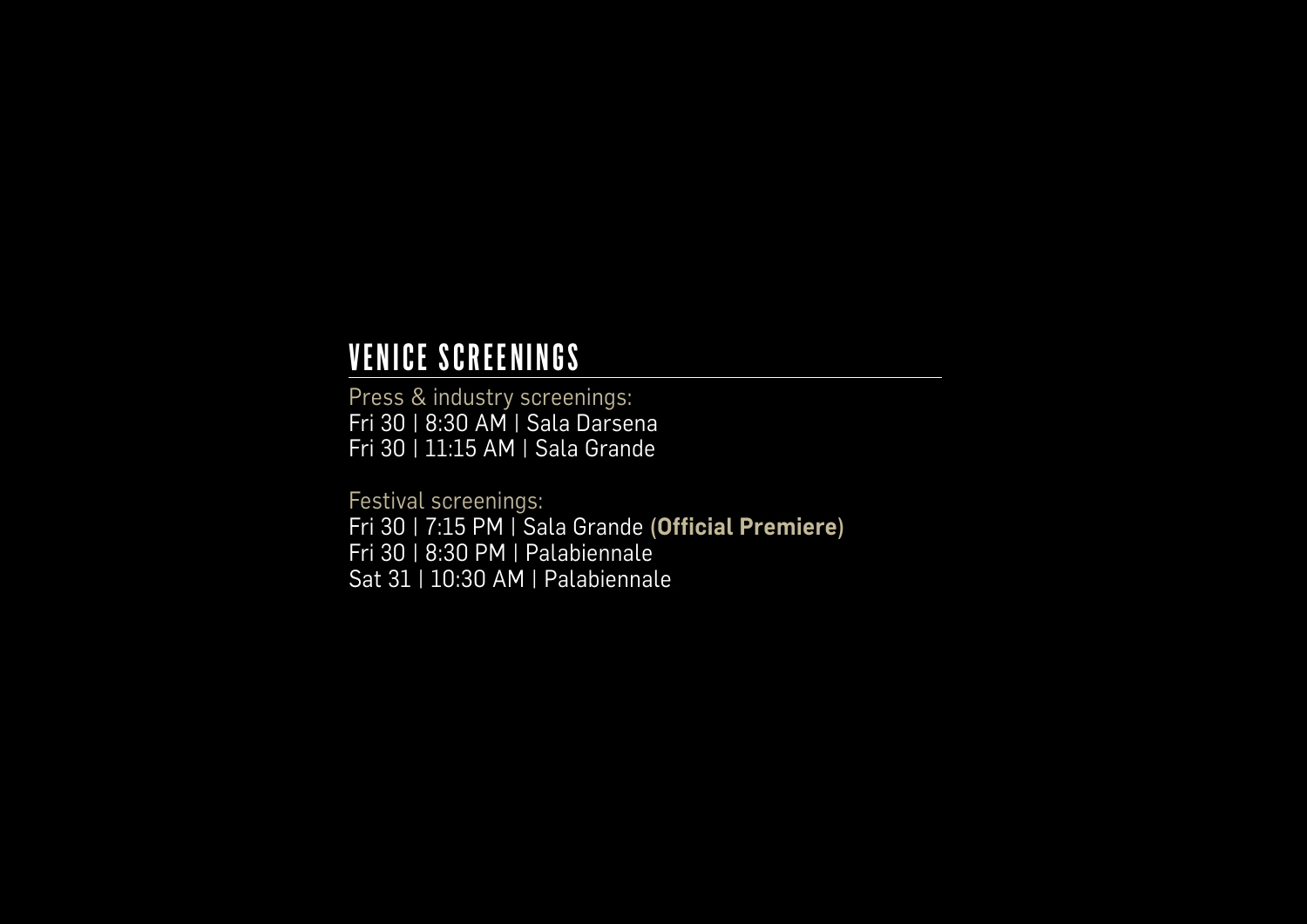

### **synopsis**

On January 5, 1895, Captain Alfred Dreyfus, a young promising officer, is degraded for spying for Germany and is sentenced to life imprisonment on Devil's Island. Among the witnesses to his humiliation is Georges Picquart, who is promoted to run the military counter-intelligence unit that tracked him down. But when Picquart discovers that secrets are still being handed over to the Germans, he is drawn into a dangerous labyrinth of deceit and corruption that threatens not just his honour but his life.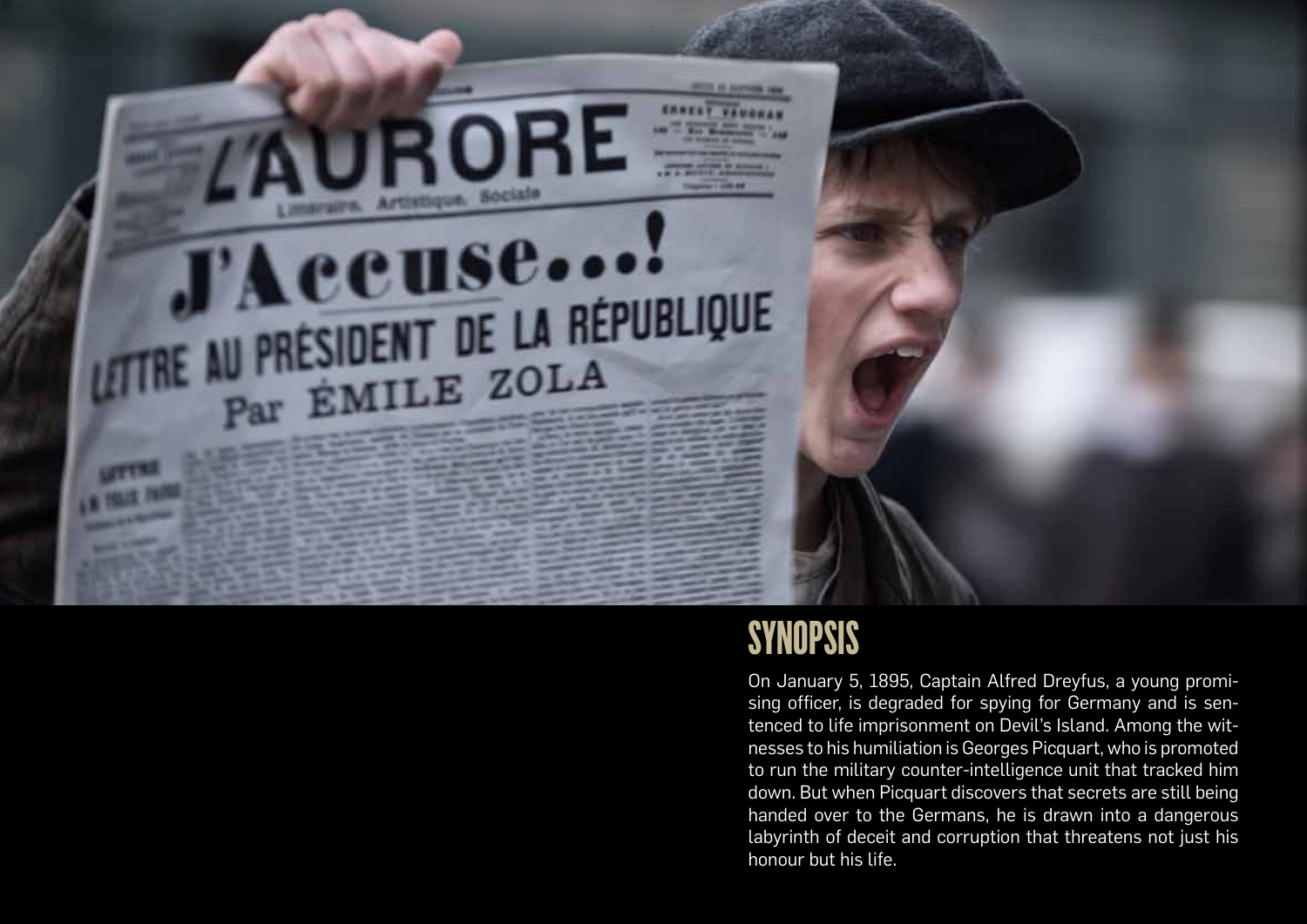### **Interview with Roman Polanski**

#### By Pascal Bruckner

Roman Polanski, can you explain your desire to make a film about the Dreyfus Affair, about the symbolic turning-point it represented in the history of France and Europe?

Big stories often make great films, and the Dreyfus Affair is an exceptional story. The story of a man unfairly accused is always fascinating, but it is also very much a current issue, given the upsurge in anti-Semitism.

#### What is the origin of the film?

When I was very young, I saw the American film *The Life of Emile Zola* and was shaken by the scene in which Captain Dreyfus is disgraced. Even back then, I said to myself that one day I might make a film about that terrible story.

You encountered a number of setbacks before you were able to make the film. The first was which language to make it in, since the first producers you discussed the project with wanted it to be in English.

When I proposed the project seven years ago to my friends and associates at the time, they were excited about the idea but thought it essential to make the film in English to ensure its financing by international distributors, especially in America.

It is true that American films set in France are invariably made in English - indeed *The Life of Emile Zola* is a case in point. The films were easier to sell on international markets. Even Stanley Kubrick made *Paths of Glory*, his film on World War I, in English.

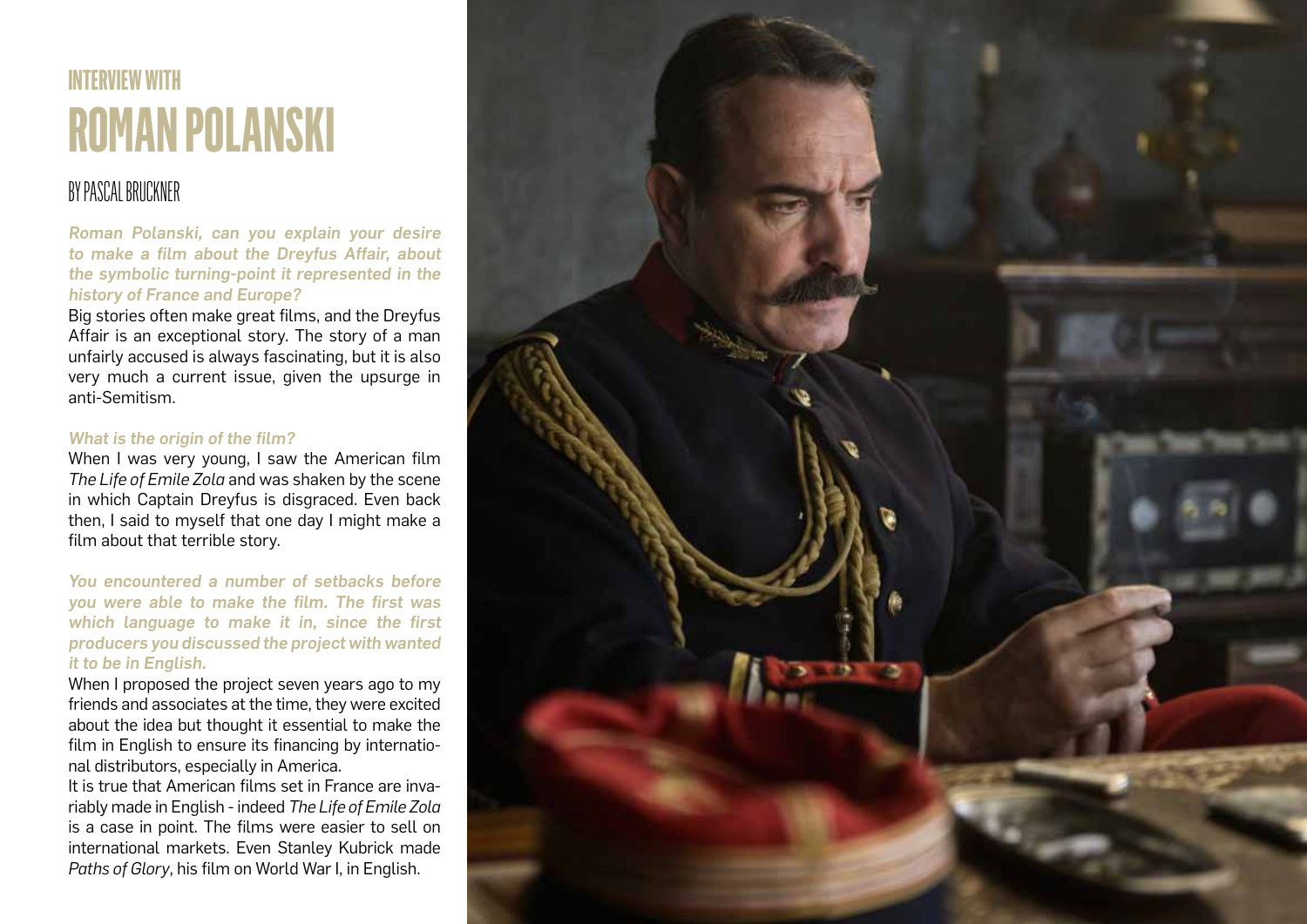But personally I couldn't really see all these French generals speaking English. Today's audience is more sophisticated and more willing to watch films and TV series in their original language with subtitles.

#### Alain Goldman eventually offered to produce the film in French.

That's right. Last year, in January 2018, Alain Goldman offered to produce the film in French. I was delighted, of course! It was the beginning of our great adventure. We started filming in November. And now here we are!

#### How did you work on the project?

Robert Harris and I had just finished *The Ghost Writer*. Robert was very enthusiastic about the idea so we got down to work straight away. At first, it seemed obvious to us to that we should tell the story from Dreyfus's perspective, but we soon realised that it wasn't going to work: all the action, with its many characters and twists and turns, took place in Paris, whereas our central character was stuck on "Devil's Island". The only story we could have told would have been about his suffering.

We wrestled with the problem for a long time and eventually, after more than a year's work, Robert found the solution to our dilemma: it was best to leave Dreyfus on his rock and tell the story from the point of view of Colonel Picquart, one of the main characters in the story. But we also had to earn a living, so we decided to put the project on the backburner while I made another film and Robert wrote a novel about the Dreyfus Affair.

He worked on the subject for a year and his book *An Officer and a Spy* (the French title, *D:*, is a little puzzling), based on thorough historical research, soon became a best-seller. In the meantime, I finished *Venus in Fur* and when we came back to our story we knew how we wanted to tell it.



#### How did the casting go?

Jean Dujardin seemed perfect for the role of Picquart. He looks like Picquart, he's the same age and he's a great actor. A film of this importance needs a star and Jean Dujardin is one – he didn't get an Oscar for nothing! So he was a natural choice for us, we just had to see whether he was interested in the project. In fact, he was eager to do it.

So your narrative choice is to make Colonel Picquart the main character. At the time, this unmarried man, with a mistress (played by Emmanuelle Seigner) married to a high state official, is a social outsider and a "natural anti-Semite", the way people were in the late 19th century. Yet he is the one who unintentionally saves Captain Dreyfus.

Picquart is a fascinating and complex character. He is not an active anti-Semite. He doesn't like Jews, but that's more out of tradition than belief. As a counter-intelligence officer, when he finds out that Dreyfus is innocent, he very much takes the case to

heart and decides to uncover the truth. When he tells his commanding officers, he is ordered to keep quiet: the army would never make such mistakes! Despite the fiasco of 1870, the army, just like the Church, is sacrosanct. It doesn't care a fig if soldiers feel remorse or find themselves facing a moral dilemma: it is above Truth and Justice.

#### What makes Picquart contradict the official version? The purity of his moral principles or obedience to the military ethos?

In the film, there is a memorable conversation between Picquart and Major Henry, his main opponent. Henry says: "You order me to kill a man, and I do it. You tell me it was a mistake, sorry, but it's not my fault. That's the Army." To which Picquart responds: "It may be your army, Major, but it's not mine."

This exchange reflects a reality which is still relevant today. Soldiers are obliged to kill for their country. But if a crime is thereby committed, they are not obliged to cover it up.

#### Colonel Picquart finds himself in roughly the same predicament as Dreyfus: imprisoned, his affair exposed and accused of treason by the far right.

Because he chose to follow his own conscience and his need to know the truth rather than obey the military ethos. It starts with a doubt when he discovers similarities between Esterhazy's writing and the writing on the covering note that was recovered from the German Embassy, the famous "bordereau", and then doubt gradually leads to an investigation. Picquart continues despite being told to stop and ends up discovering further evidence of Esterhazy's guilt. The more he finds out, the more horrified he becomes at the magnitude of their mistake.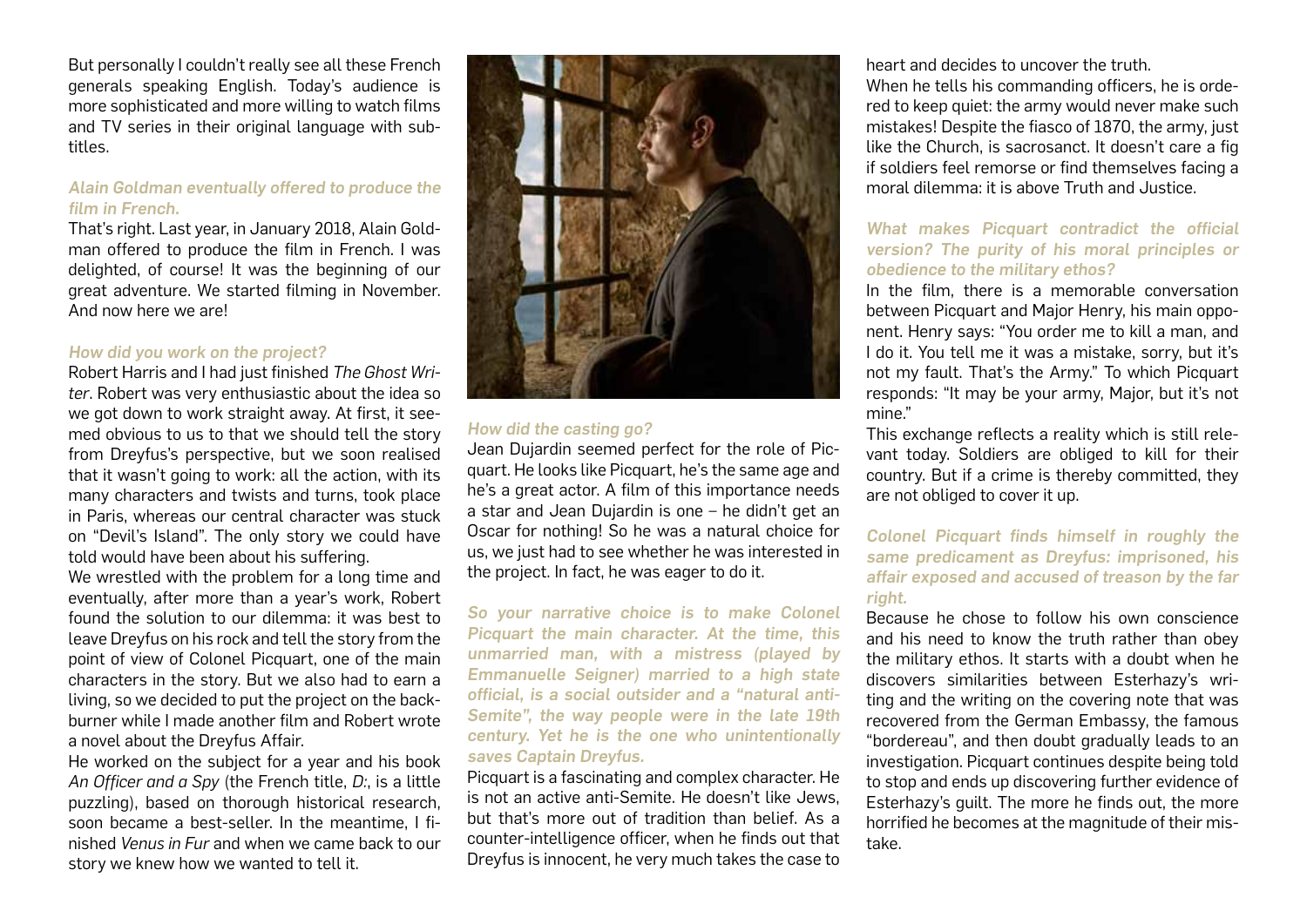The father of the philosopher Emmanuel Levinas (1906-1995), a Lithuanian bookseller, apparently advised him to move to France, arguing that "a country which can tear itself apart over the honour of a little Jewish captain is one to which a righteous person should hurry to go".

It's true, at the time there were *anti-Dreyfusards* but there were also *Dreyfusards*! And Dreyfus was eventually proved innocent. So France eventually comes out of the affair relatively well, even if the case was only resolved after twelve years and almost plunged the country into civil war.

#### Another challenge for the film is to introduce the Dreyfus Affair to young people who are not familiar with it.

To begin with, when I was asked about my projects and I said I was working on the Dreyfus affair, everyone thought that was great. But I soon realised that not many people knew what had really happened. It's one of those historical events which everybody thinks they know about while being unaware of the real substance.

In this respect, the film is highly educational because it allows everyone, including those who know nothing about the case, to understand the political and philosophical challenge that Picquart faces. It is almost a police investigation. I would even call it a thriller! The story is told entirely subjectively. The audience shares each step of the investigation with Picquart. And yet all the key events are authentic, as are many of the words spoken, because they are taken from the contemporary records.

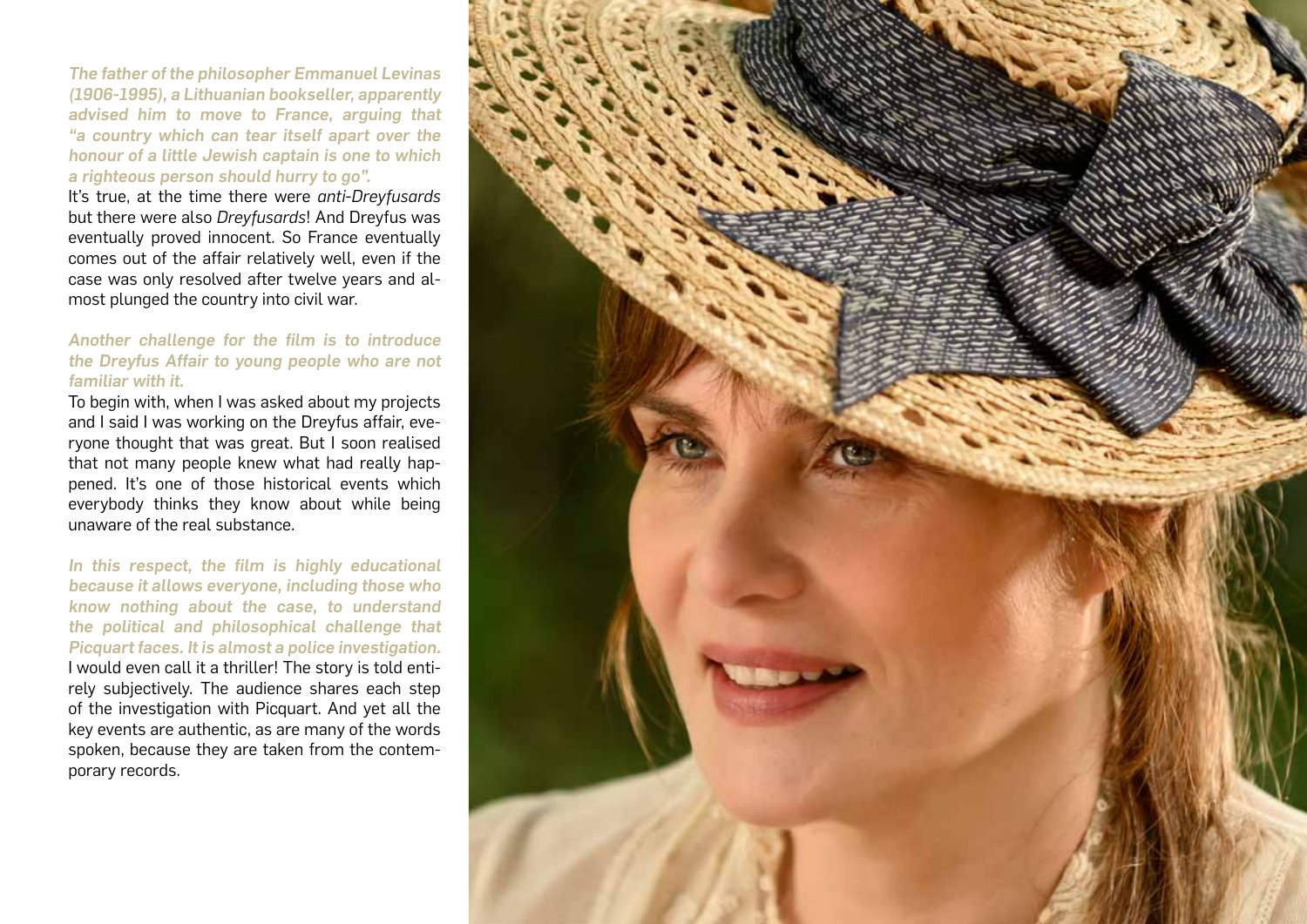Another thing that struck me in the film was the pitiful state of the French counter-intelligence service at the time, the Statistics Unit where informants play cards while drinking alcohol, the porter is half asleep, surveillance seems hapless and the dilapidated technical resources can only surprise the modern audience. There is a technology shock compared with what we know today about counter-intelligence.

That too is authentic, and doubtless seemed modern then. It was the time of the first cars, the first telephones and *Kodak* cameras! Here too, the research carried out by Robert Harris for his book has been extremely valuable. On the other hand, this technological hubris caused some investigators, like the notorious expert, Bertillon, to make fundamental mistakes and then refuse to change their minds.

#### One piece of evidence, which first points to Dreyfus's guilt and then eventually clears him, is the existence of the bordereau.

It is a torn-up letter, filched from the bin in the office of the military attaché at the German Embassy. In it, a French officer offered to provide the Germans with information on military secrets, including the 120 gun. The French army was very sensitive to this kind of leak since it was keeping secret a new model, the 75 gun, a recoilless gun barrel designed to absorb the impact of the shot, which represented a significant advance.

There is the hostility of public opinion, of Major Henry who wants to take Picquart's place, of the military staff, and then there are all those who want to help Dreyfus, like Émile Zola and Clemenceau.

It was Zola who brought the case to light with his famous *J'accuse* ("I accuse"), a letter sent to the

President of the French Republic and published in the newspaper *L'Aurore*. Without it, who knows how the case would have ended. Clemenceau also played a significant part. Seven years after the end of the affair, when he was himself Prime Minister, he appointed Picquart as Minister of War.

Zola paid a heavy price for his commitment since he was sentenced to a year in prison and a fine of 3,000 French francs. He died asphyxiated by the smoke from his fireplace; some people say he was murdered by *anti-Dreyfusards*. In any case, Edouard Drumont's anti-Semitic newspaper, *La Libre Parole*, was jubilant at the news of his death.

In your film, we can also see a few placards with the words "Death to the Jews". Anti-Semitism has not disappeared, it has shifted, taken on a different face, become a matter more for leftwing extremists, enemies of Israel and radical Islamists. Do you believe that a new Dreyfus Affair could happen today or does that seem unthinkable to you?

With today's technology, it would be impossible to have a case in which a person was convicted on the basis of flawed handwriting analysis. And certainly not in the army, since the army's mindset has changed. It is no longer "sacrosanct". Today, we are allowed to criticise anything, including the army, whereas back then it had unrestricted power. But another affair is possible, definitely. All the ingredients are there for it to happen: false accusations, lousy court proceedings, corrupt judges, and above all "social media" that convict and condemn without a fair trial or a right of appeal.

As a Jew who was hunted during the war and a filmmaker persecuted by the Stalinists in Poland, will you survive the present-day neofeminist McCarthyism which, as well as chasing

#### you all over the world and trying to prevent the screening of your films, among other vexations got you expelled from the Oscars Academy?

Working, making a film like this helps me a lot. In the story, I sometimes find moments I have experienced myself, I can see the same determination to deny the facts and condemn me for things I have not done. Most of the people who harass me do not know me and know nothing about the case.

#### Was this film like a catharsis for you?

No, I don't work like that. My work is not therapy. However, I must admit that I am familiar with many of the workings of the apparatus of persecution shown in the film, and that has clearly inspired me.

#### The persecution you experience started with Sharon Tate?

The way people see me, my "image", did indeed start to form with Sharon Tate's death. When it happened, even though I was already going through a terrible time, the press got hold of the tragedy and, unsure of how to deal with it, covered it in the most despicable way, implying, among other things, that I was one of the people responsible for her murder, against a background of satanism. For them, my film *Rosemary's Baby,* proved that I was in league with the devil! It lasted several months, until the police finally found the real killers, Charles Manson and his "family". All this still haunts me today. Anything and everything. It is like a snowball, each season adds another layer. Absurd stories by women I have never seen before in my life who accuse me of things which supposedly happened more than half a century ago.

#### Don't you want to fight back?

What for? It's like tilting at windmills.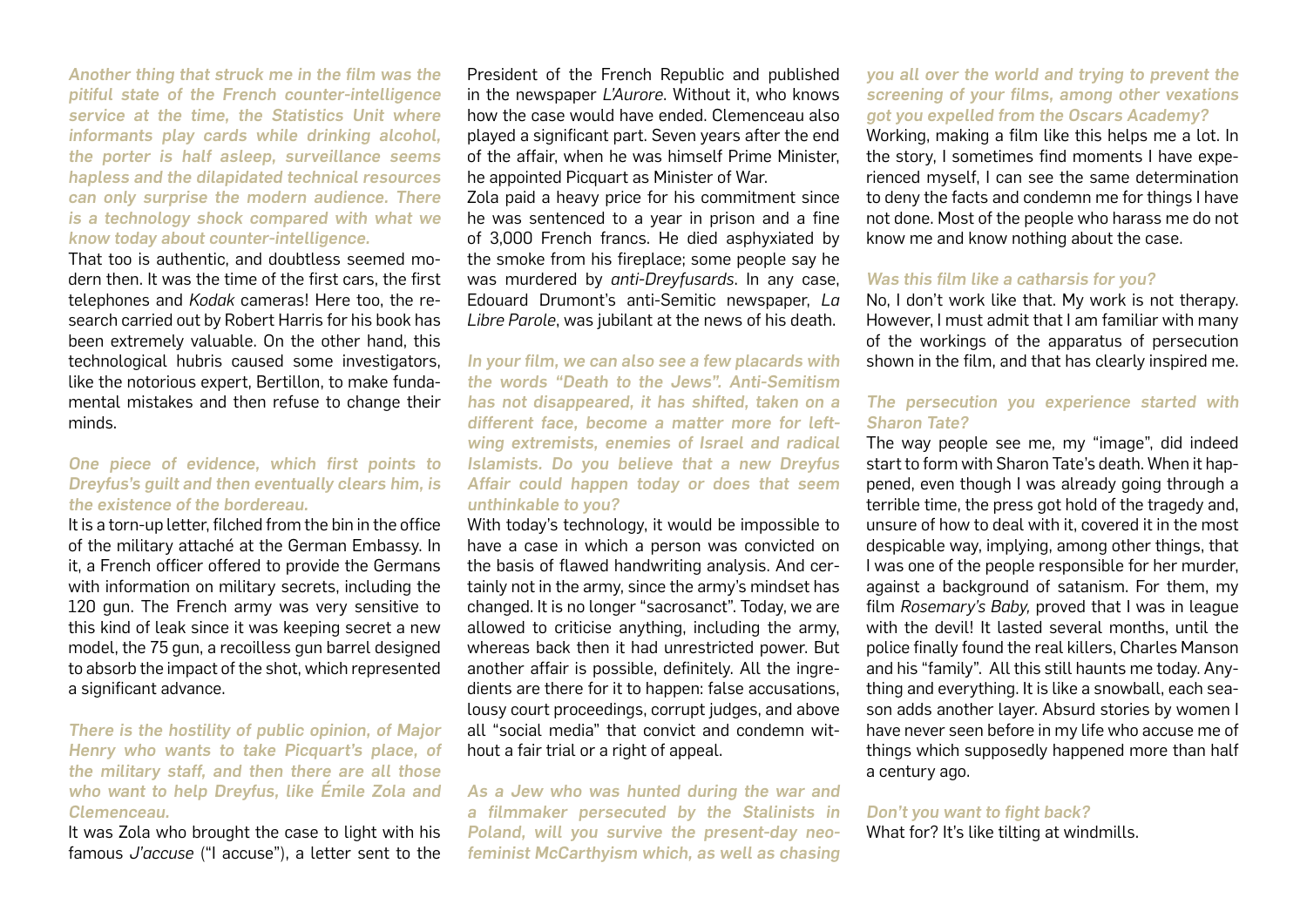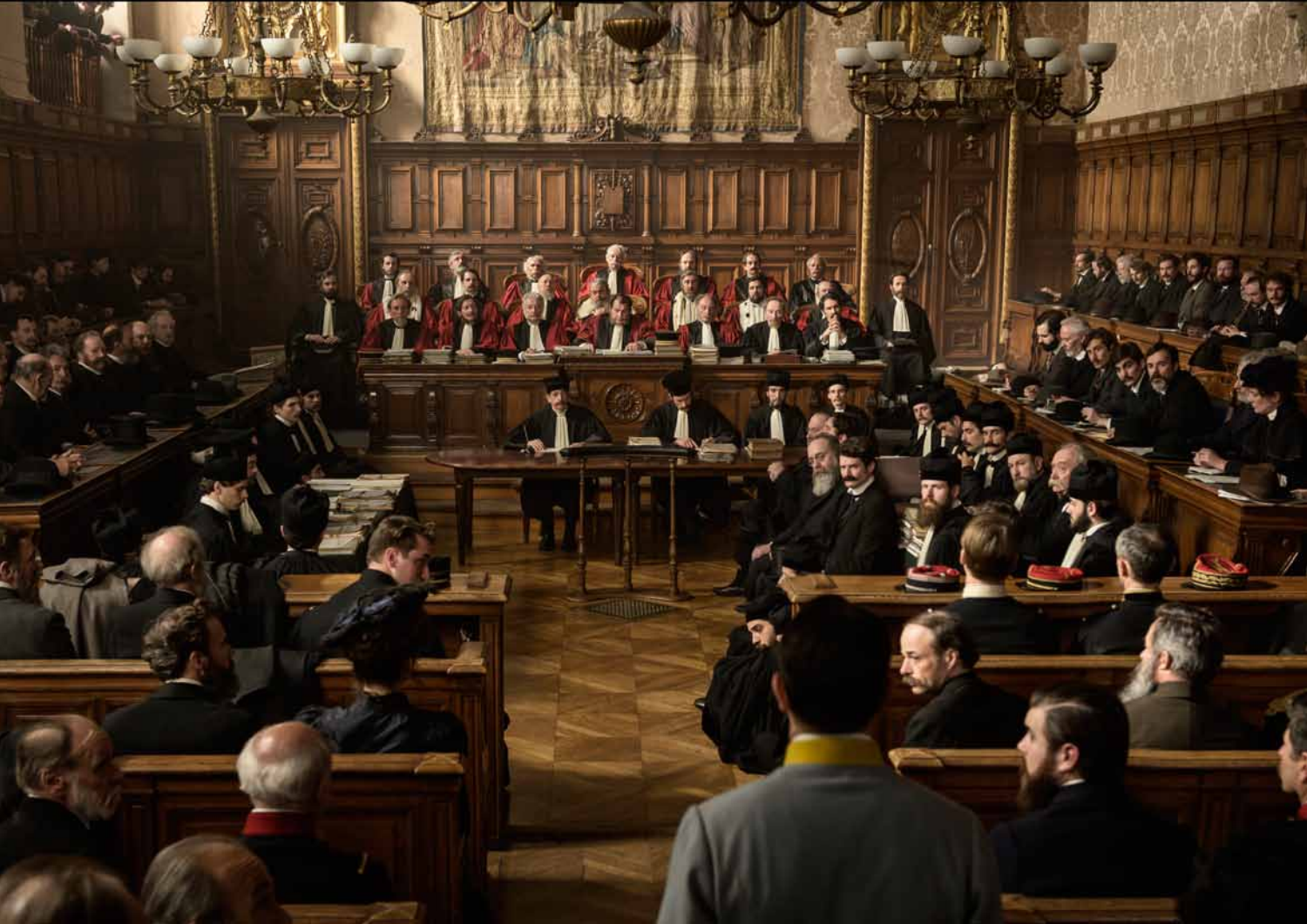# **Roman Polanski**



Polanski was born in Paris to Polish parents who returned to Poland just before the Second World War. He began his career as a child actor and, later was admitted to the Polish National Film School, in Lodz, where he directed his first short films, including *Two Men and A Wardrobe* and *The Mammals*  both winning prices at various Film Festivals.

His first feature film, *Knife in the Water* (1962), won the Critic's Award at the Venice Film Festival and was nominated for an Oscar as the Best Foreign Language Film. *Repulsion* (1965) his first film in English, won the Silver Bear at the Berlin Film Festival, and, subsequently *Cul-de-Sac*, won the Golden Bear.

*Rosemary's Baby* (1968) was his first film made in Hollywood. It was a huge critical and box office success and earned him an Oscar Nomination for Best Screenplay. In 1975, he won the Golden Globe for Best Director and 11 Oscar Nominations for *Chinatown.*

His CV also includes *Tess* (1979 – an Oscar Nomination for the Best Director), *Frantic*, *Bitter Moon*, *Death and the Maiden*, *Oliver Twist*, *The Ghost Writer* and *Carnage*.

In 2002, with his film *The Pianist*, Polanski won an Oscar and the Palme d'Or at the Cannes Film Festival.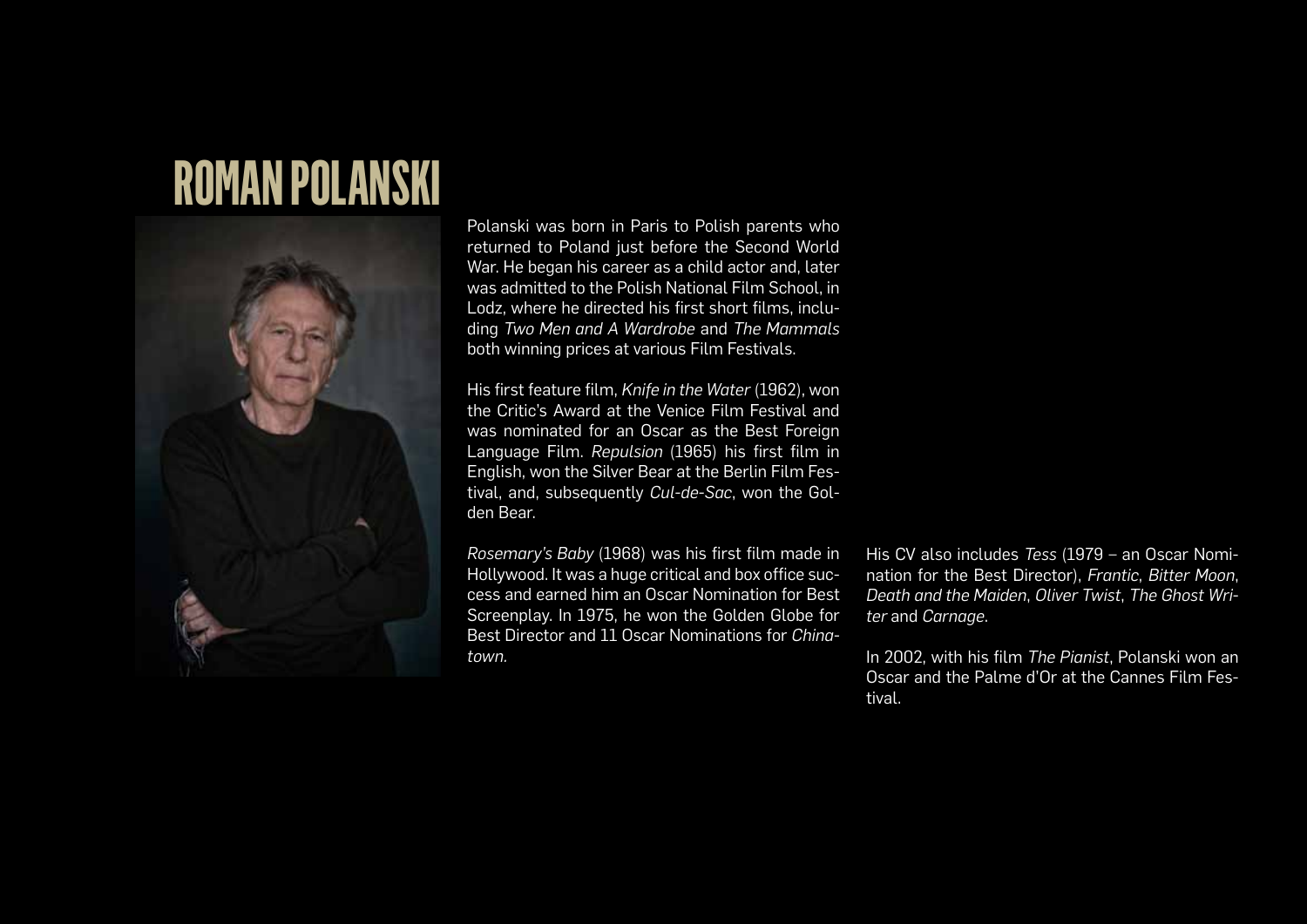# **Roman Polanski**

#### filmography

- An Officer and a Spy (J'accuse)
- Based on a True Story (D'après une histoire vraie)
- Venus in Fur (La Vénus à la fourrure)
- 2012 A Therapy Short film
- Carnage
- The Ghost Writer
- Cinéma Erotique in To Each His Own Cinema (A chacun son cinéma)
- Oliver Twist
- The Pianist
- The Ninth Gate
- Death and the Maiden
- Bitter Moon (Lunes de fiel)
- Frantic
- Pirates
- Tess
- The Tenant (Le Locataire)
- Chinatown
- What? (Che?)
- Macbeth
- Rosemary's Baby
- The Fearless Vampire Killers
- Cul-de-Sac
- Repulsion
- La Rivière de diamants in The Most Beautiful Swindels (Les plus belles...)
- Mammals (Ssaki) Short film Knife in the Water (Noz w wodzie)
- 1961 The Fat and the Lean Short film
- 1959 The Lamp (Lampa) Short film When Angels Fall (Gdy spadaja anioly) - Short film
- Two Men and a Wardrobe (Dwaj Ludzie z szafa) Short film
- 1957 Bicycle (Rower) Short film Smile (Usmiech Zebiczny) - Short film Break-up the Dance (Rozbijemy Zabawe) - Short film Murder (Morderstwo) - Short film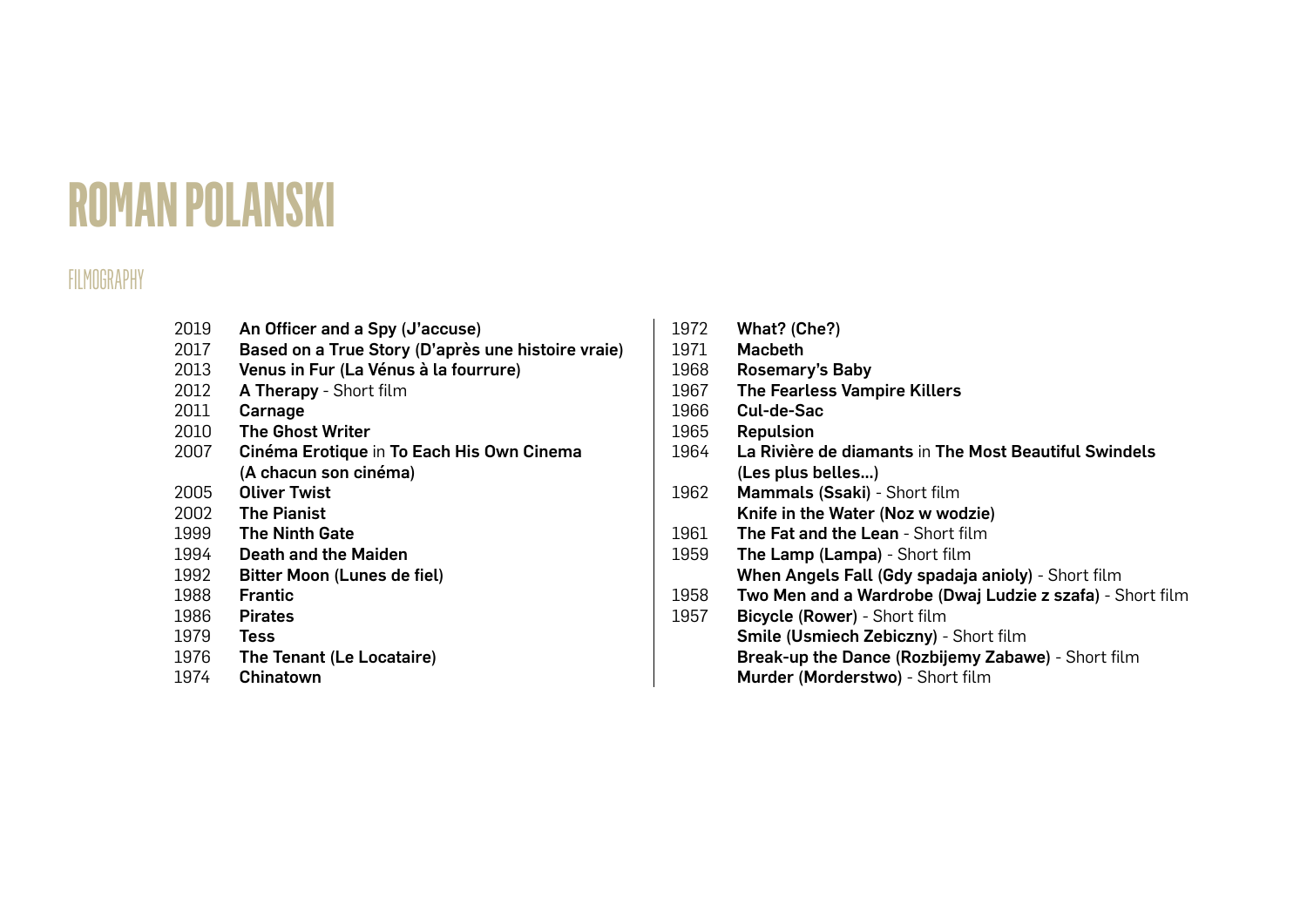### **Interview with jean dujardin**

This new film by Roman Polanski tells the story of the Dreyfus Affair from the point of view of Colonel Picquart, a forgotten hero and your character. Did you know about this key yet littleknown figure?

The Dreyfus Affair was a major historical event that profoundly affected and divided French society. It's one we have all referred to and believe ourselves to be familiar with, though in fact we know little about it. Roman Polanski decided to tell the story from the perspective of Georges Picquart, a crucial character. I wasn't aware of his story. Picquart was the youngest Lieutenant-Colonel in history. He came from Alsace, just like Dreyfus. During the case, Georges Picquart is caught in a vice between his loyalty to the army and the truth. Catholic belief and anti-Semitic sentiment held sway in France at the time and the country had no intention of relinquishing power. It was a country where the army occupied a central position. Picquart has a moral conscience as well as an obligation of duty: overcome with doubt, he is brave enough to sacrifice his career for the truth. I have already played dramatic roles, but this character offered new density and subtlety.

How did you study the role before filming started? I prepared myself as Roman requires, with great care and attention to detail. I learned my text very accurately so that I would be able to respond to his direction as fully as possible. I immersed myself in the text for two months. I worked with a rehear-

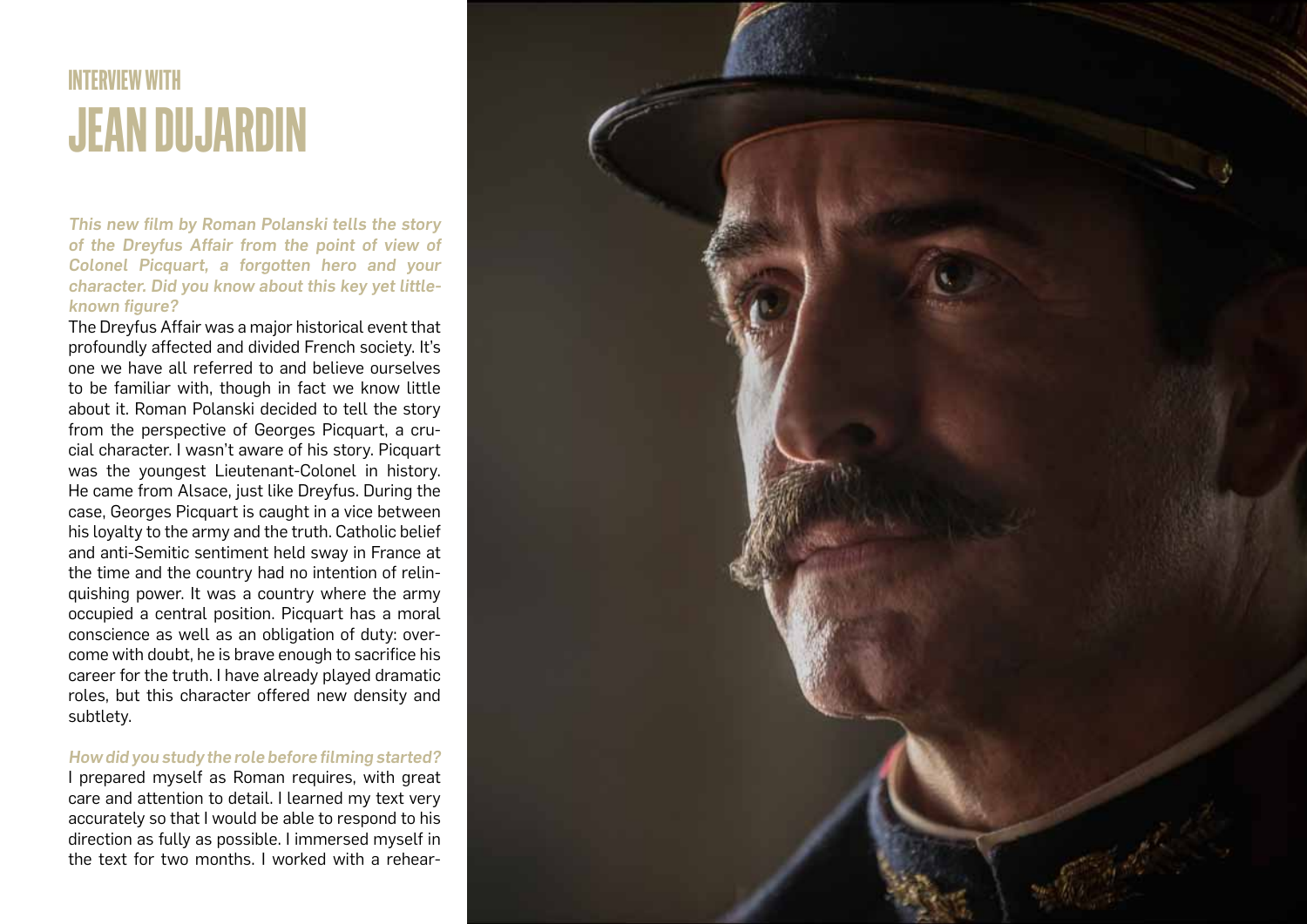sal coach and shut myself away. I rehearsed until my head started spinning, so that I would be fully confident afterwards. Since Roman is a very technical filmmaker, I needed to be like that in my acting. He breaks codes and conventions, you need to adapt to the way he works. For him I worked on cold anger, a controlled emotion rarely demanded of an actor. You need to be accurate with the text, precise in your acting and flexible so that you can adapt to his direction. The text of *An Officer and a Spy* is literary in style, full of pitfalls. You have to be able to chew it, swallow it and get it back out without thinking. If Roman had offered me the role five years ago, I'm not sure I would have dared to accept it. In fact, to my own surprise, I found myself in an extremely focused and concentrated, almost meditative state, and liking it.

I also had to work on my body. Roman wanted me to get toned, to have a more clearly defined figure. He was right. It made me look both younger and more like a soldier, more warlike.

#### During the filming you wore a uniform from the period. Did it help you in your role or influence your acting?

I have been comfortable in military dress since my role as Captain Neuville in *Return of the Hero (Le Retour du Héros)* by Laurent Tirard in 2017. But either way, I don't play a costume. I can rely on the uniform, lean on the dress. The aim is not to paraphrase or overact the costume since it is already there. I draw my inspiration not from the costume but from references, my life and past experience. I don't hide behind created characters as much as I used to. Comedy is like a muscle. Here we are closer to the bone.

#### In what conditions was the film made?

Roman had this project inside him for the past ten years. He said very little about the origin of his choice; he's a private person, reserved. We filmed from November 2018 until the end of April, for nearly 75 days. It was a very long shoot: it is unusual for filming to take so long. For almost six months I led a monastic, strict life which sometimes contrasted with the emotional power of the shoot. My most striking memory was the scene at the Court House in Paris, the same place where General Pétain's trial was held in 1945. During the scene, I am on the stand facing 400 extras. I felt a very unique emotion.

Roman asked a lot from me, a kind of introspection into my acting, myself and who I am. I was very focused during filming, extremely focused. Roman demands that kind of concentration.

#### This is the first time you worked with Polanski. How did you approach your work together?

Polanski is the first master I have ever met. He is a filmmaker who demands from others the same extreme precision he requires from himself. You need to follow him and never drift off, otherwise he'll be on your back: he sticks his nose in everywhere, into every aspect of the filming process. Roman is a man who studied fine arts: he sets up his shots just like paintings. Every detail needs to be perfect: the drapes in a room, a branch in a forest, and so on. He has this attention to detail in the directing of actors. You can rehearse a scene thirty times before filming it, to ensure sincerity.

Roman is a complex and demanding person who won't let anything deflect him from his path. He has to see the project through to the end. He needs to go out and find the truth. *An Officer and a Spy* is a fundamental film for him, just like *The Pianist*. This is not about making a film: he lives his story and takes us with him. I love that. I am there to serve the story.

#### An Officer and a Spy is a multifaceted film, not just a historical film. How would you define it?

Polanski is a filmmaker obsessed with one question: how can he tighten up the plot and firm up the film until all that is left is pure substance? Roman is not an adept of pretentious and boring historical re-enactments. *An Officer and a Spy* is an unapologetically modern film, a thriller of its time. It's unusual. It is also a necessary film, conditioned by its time. We had to shoot scenes where people were burning Zola's books in the middle of the street, because of his support for Alfred Dreyfus. They were shot just two days after anti-Semitic graffiti - *Juden!* ("Jews") - were sprayed on Bagelstein, a Jewish-owned bakery in Paris. Throughout the entire production, we were aware of echoes with the present day, when anti-Semitism has taken on different faces. It is a film that should be viewed in schools: it shows courage and integrity.

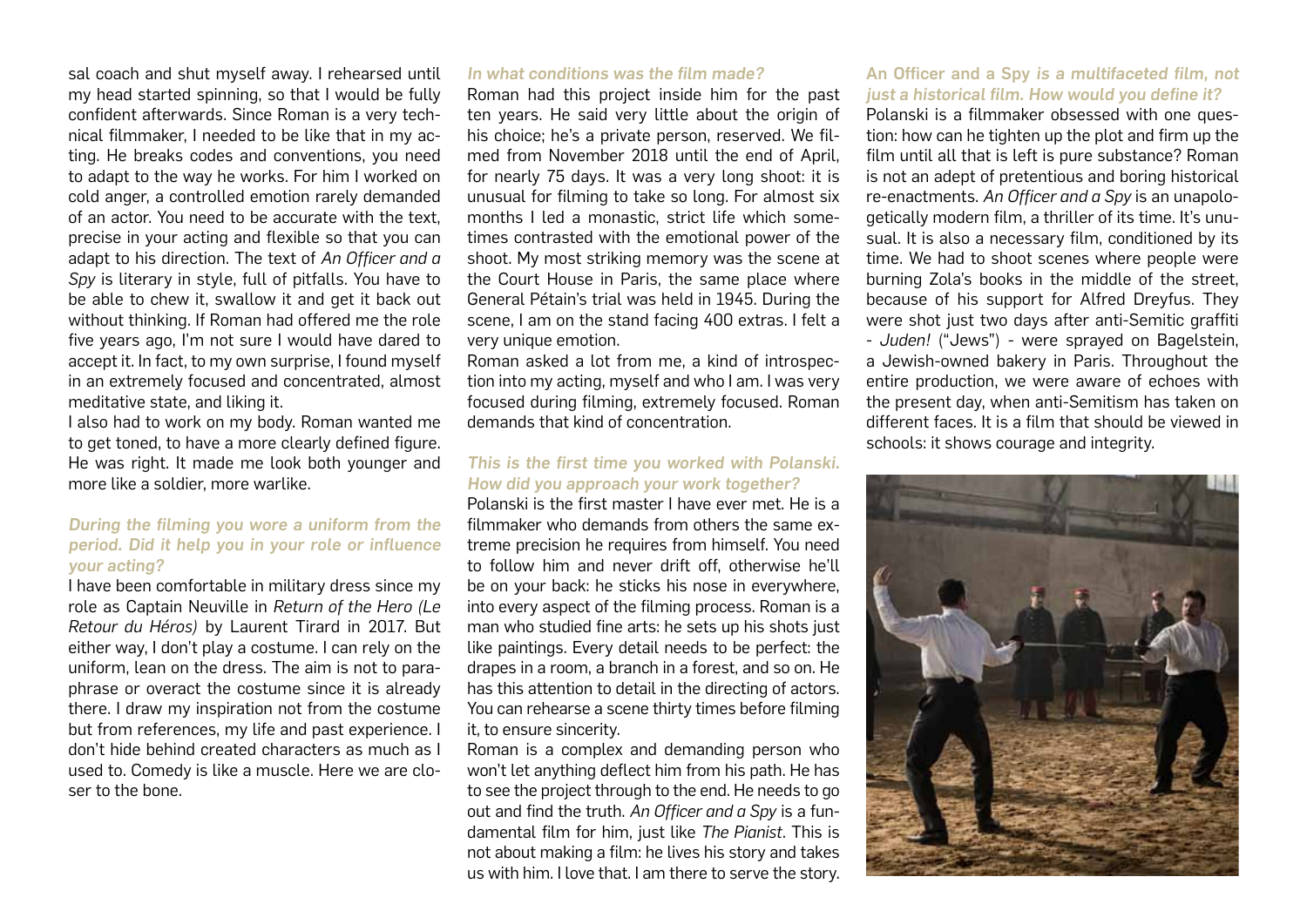# **JEAN DUJAR**

#### Recent Feature Films

- 2019 An Officer and a Spy by Roman Polanski Deerskin (Le Daim) by Quentin Dupieux Little White Lies 2 (Nous finirons ensemble) by Guillaume Canet
- 2018 I Feel Good by Benoît Delépine & Gustave Kervern Return of the Hero (Le Retour du Héros) by Laurent Tirard
- 2017 Everyone's Life (Chacun sa vie) by Claude Lelouch Sahara by Pierre Coré
- 2016 Brice 3 by James Huth Up for Love (Un homme à la hauteur) by Laurent Tirard
- 2015 **Un + Une** by Claude Lelouch
- 2014 The Connection (La French) by Cédric Jimenez The Monuments Men by George Clooney
- 2013 The Wolf of Wall Street by Martin Scorsese 9-Month Stretch (9 mois ferme) by Albert Dupontel Möbius by Eric Rochant
- 2012 The Players (Les Infidèles)
- 2011 The Artist by Michel Hazanavicius Winner of an Oscar, a Golden Globe, a BAFTA Award and the Cannes Best Actor Award.
- 2010 A View of Love (Un balcon sur la mer) by Nicole Garcia Little White Lies (Les petits mouchoirs) by Guillaume Canet The Clink of Ice (Le bruit des glacons) by Bertrand Blier
- 2009 Lucky Luke by James Huth OSS 117: Lost in Rio (OSS 117: Rien ne répond plus) by Michel Hazanavicius
- 2008 Ca\$h by Eric Besnard
- 2007 99 Francs by Jan Kounen Counter Investigation (Contre-enquête) by Franck Mancuso
- 2006 OSS 117: Cairo, Nest of Spies (OSS 117: Le Caire, nid d'espions) by Michel Hazanavicius
- 2005 **Il ne faut jurer... de rien!** by Eric Civanyan L'amour aux trousses by Philippe de Chauveron Brice de Nice by James Huth
- 2004 Mariages! by Valérie Guignabodet Cash Truck (Le Convoyeur) by Nicolas Boukhrief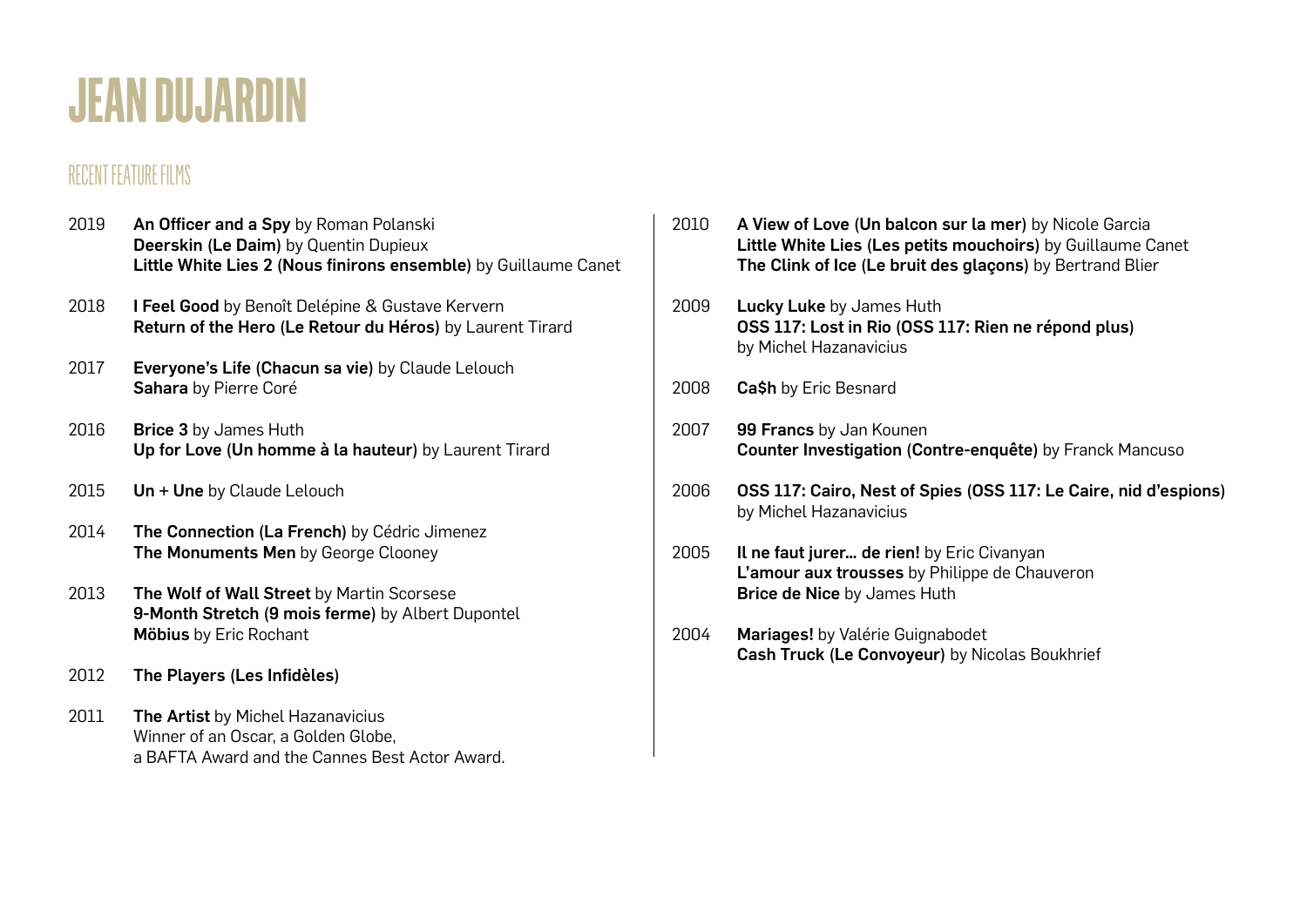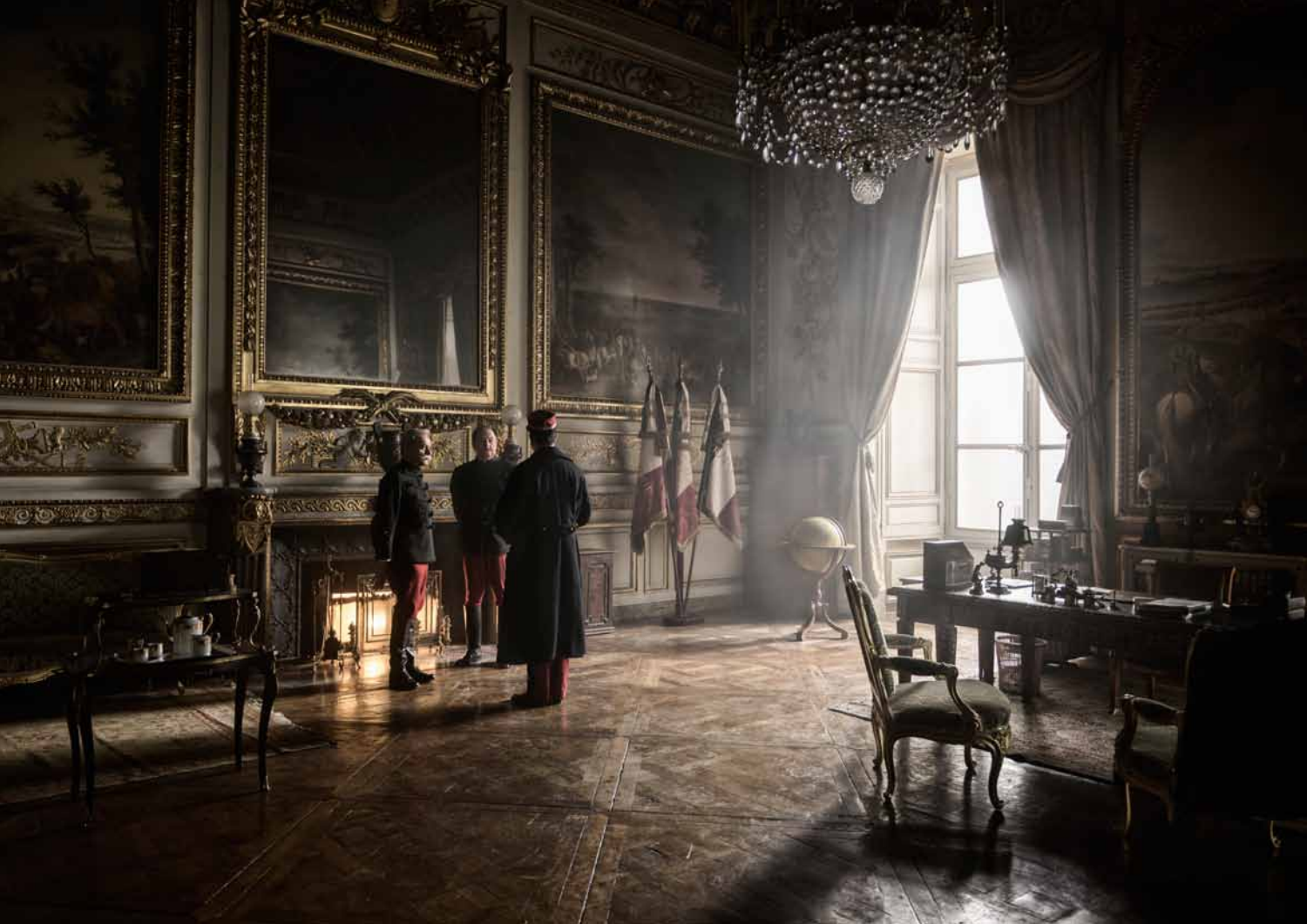# **CAST**

| Jean Dujardin                             | Picquart               |
|-------------------------------------------|------------------------|
| <b>Louis Garrel</b>                       | <b>Alfred Dreyfus</b>  |
| <b>Emmanuelle Seigner</b>                 | <b>Pauline Monnier</b> |
| Grégory Gadebois                          | Henry                  |
| Hervé Pierre de la Comédie Française      | Général Gonse          |
| <b>Wladimir Yordanoff</b>                 | Général Mercier        |
| Didier Sandre de la Comédie Française     | Général Boisdeffre     |
| <b>Melvil Poupaud</b>                     | Maitre Labori          |
| Eric Ruf de la Comédie Française          | Sandherr               |
| <b>Mathieu Amalric</b>                    | Bertillon              |
| Laurent Stocker de la Comédie Française   | Général de Pellieux    |
| <b>Vincent Perez</b>                      | Maître Leblois         |
| Michel Vuillermoz de la Comédie Française | du Paty de Clam        |
| <b>Vincent Grass</b>                      | Général Billot         |
| Denis Podalydès de la Comédie Française   | Maître Demange         |
| <b>Damien Bonnard</b>                     | <b>Desvernine</b>      |
| Laurent Natrella de la Comédie Française  | Esterhazy              |
| Bruno Raffaelli de la Comédie Française   | Judge Delegorgue       |